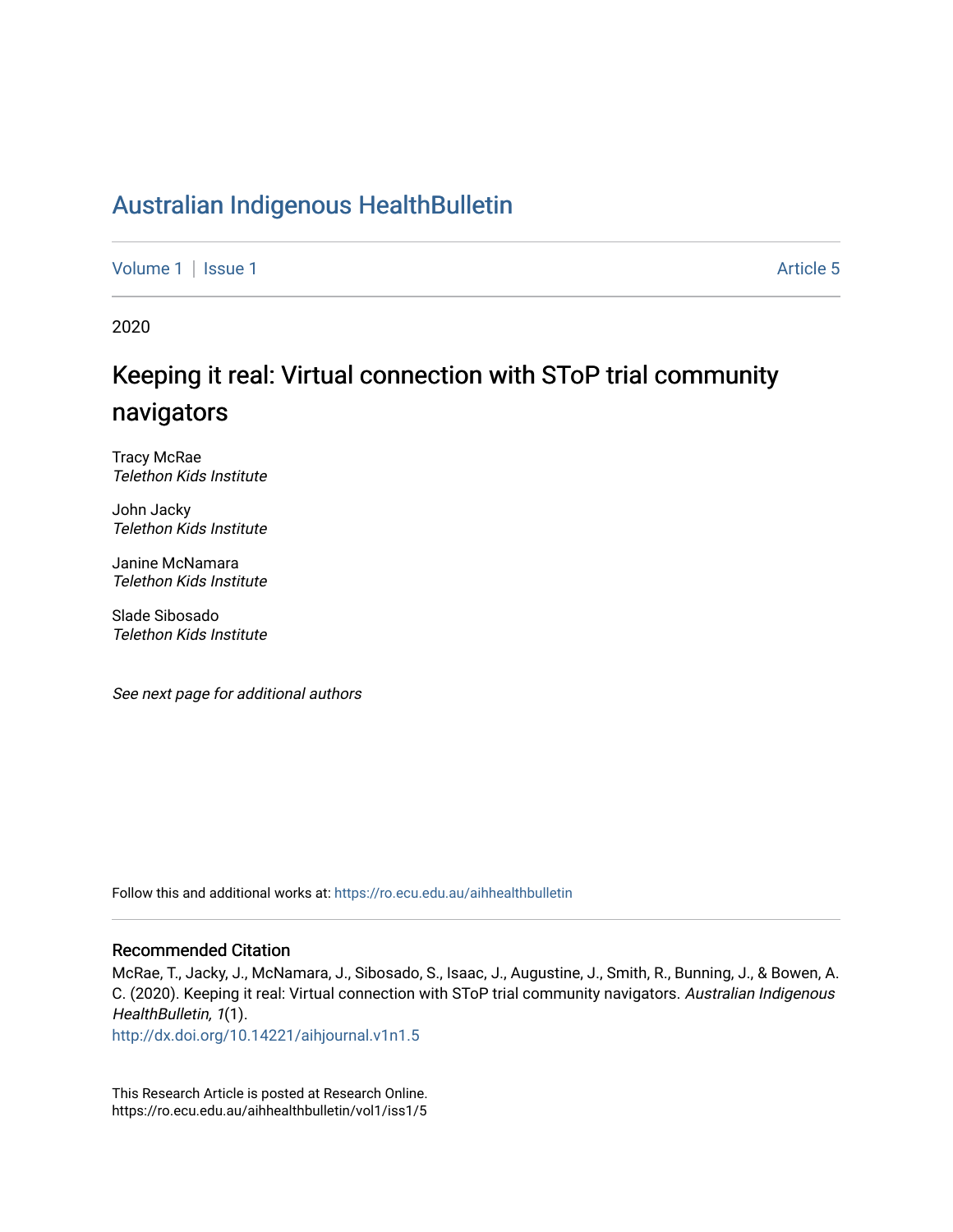## Keeping it real: Virtual connection with SToP trial community navigators

#### Authors

Tracy McRae, John Jacky, Janine McNamara, Slade Sibosado, Janella Isaac, Joshua Augustine, Rosanna Smith, Jessica Bunning Dr, and Asha C. Bowen Dr

This research article is available in Australian Indigenous HealthBulletin: [https://ro.ecu.edu.au/aihhealthbulletin/vol1/](https://ro.ecu.edu.au/aihhealthbulletin/vol1/iss1/5) [iss1/5](https://ro.ecu.edu.au/aihhealthbulletin/vol1/iss1/5)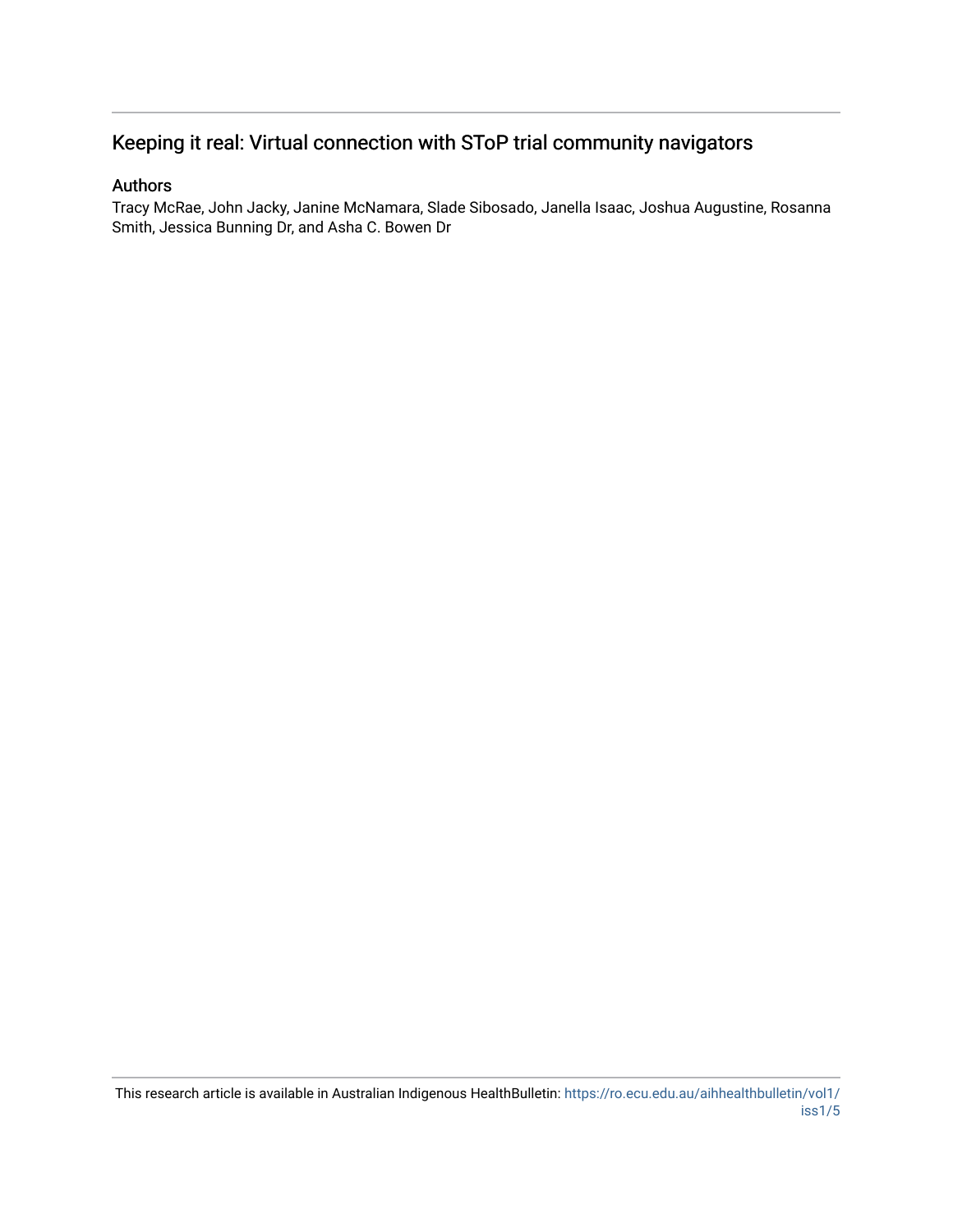#### **Introduction**

Researchers from Telethon Kids Institute are partnering with local stakeholders and remote Aboriginal communities in the Kimberley, Western Australia (WA) to support healthy skin through the SToP (See, Treat, Prevent skin sores and scabies) Trial. The SToP trial, a collaboration between Telethon Kids Institute, Kimberley Aboriginal Medical Services (KAMS), Nirrumbuk Environmental Health Services and Western Australia Country Health Services (WACHS) – Kimberley is a clustered randomised trial with a stepped-wedge design. SToP trial consultation with stakeholders and communities commenced in 2016 to proceed consenting in 2018 and trial commencement in 2019. Since that time, the SToP trial team have been conducting intermittent fieldwork in nine remote Aboriginal communities in the Kimberley (Mullane MJ et al., 2019).

Building trust and forging relationships with remote Aboriginal communities is an essential element of culturally informed, reciprocal research (D'Antoine H et al., 2019; Wright and O'Connell, 2015). Historically these relationships have been formed over-time where community members and researchers come together face to face to share their knowledge and yarn in both an informal and formal manner (Bessarab and Ng'andu, 2010). However, due to the COVID-19 pandemic when Aboriginal health leaders recommended a cessation to research related travel in northern WA from March 11, 2020 to prevent the incursion of COVID-19 into Aboriginal communities with health vulnerabilities, crucial face-to-face yarning (Bessarab and Ng'andu, 2010) was no longer possible. At the time it appeared the existing relationships with communities involved in our research (the SToP trial) would be challenging to maintain without this ability to visit the communities. Fortunately, when tested, this assumption was erroneous. Here we report the successful use of technology to bridge the inability to visit communities in 2020 due to COVID-19. The Telethon Kulunga Aboriginal Unit (Kulunga) and SToP trial team members were able to connect virtually with Community Navigators from the Dampier Peninsula communities.

### **Collaborating with communities**

Kulunga is the core Aboriginal Unit of the Telethon Kids Institute, with team members based in Perth and Broome, WA. Kulunga assists researchers with projects to ensure culturally appropriate and safe approaches when collaborating with Aboriginal communities and community members. Resulting from networks established by Kulunga, SToP trial team members connected with Aboriginal people from the Dampier Peninsula communities of Beagle Bay, Djarindjin, Lombadina and Ardyaloon who have formed the community-based leadership Woombooriny Amboon Angarriiya Partnership Initiative (WAAPI). The WAAPI initiative empowers families to improve outcomes for the Bardi and Nyul Nyul children and young people living across this West Kimberley region. The name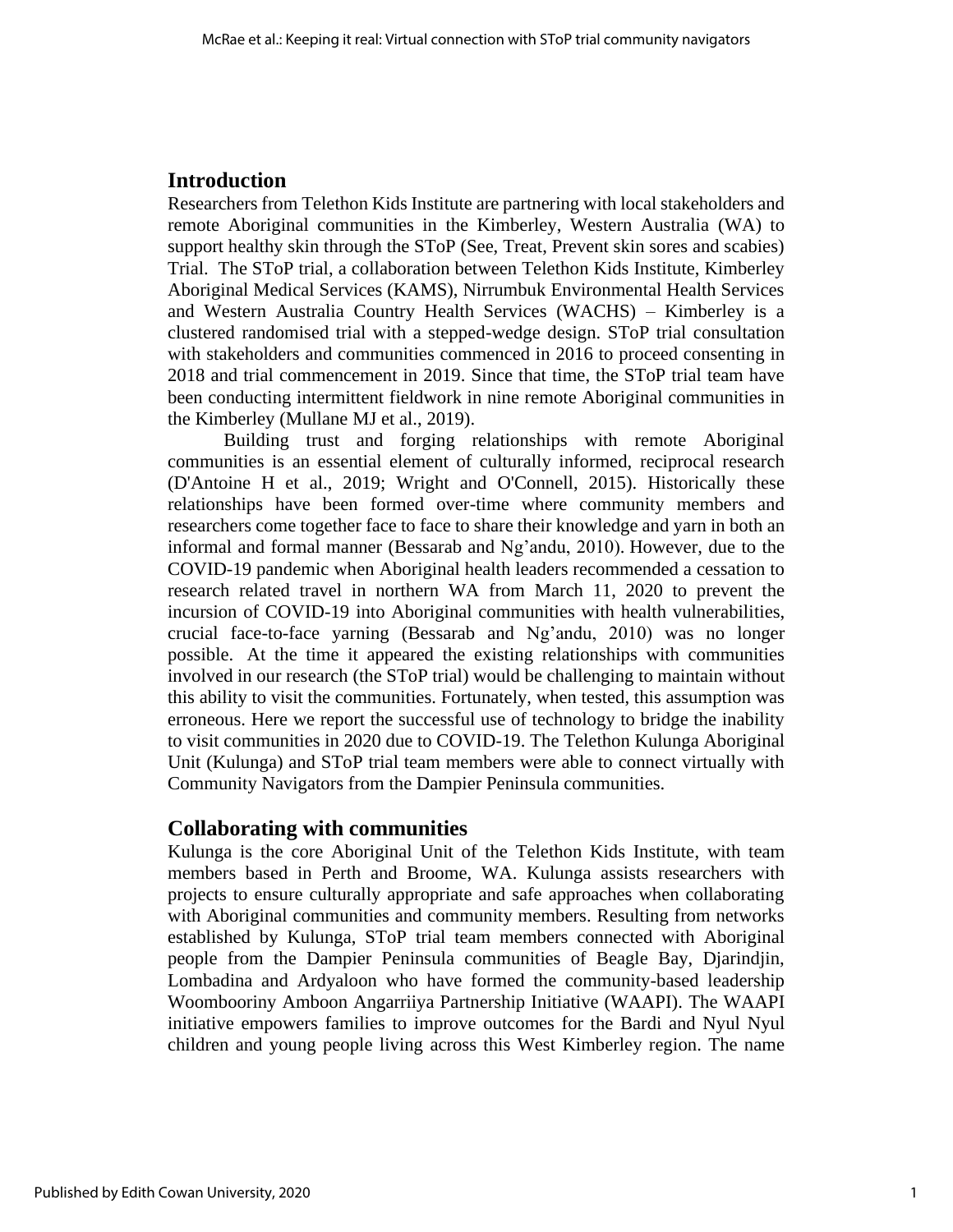WAAPI means *'All People Moving Forward Together'* in the local Bardi and Nyul Nyul languages.

WAAPI's vision for the initiative is simple, yet profound:

*'With respect and trust, we work in equal partnership to strengthen happy and thriving Dampier Peninsula communities where our babies, little children and youth are strong, proud, smart and healthy and connected to their family, community and culture with guidance from our Elders."*

WAAPI's Aboriginal leaders have established an Indigenous governance model for family empowerment, that is creating a powerful 'voice' to articulate a common agenda, facilitate local decision-making and ensure Aboriginal-led change. The Indigenous governance reflects family language groups and kinship systems, uniting Bardi and Nyul Nyul people to self-determine a shared vision for moving forward and working together to drive positive social change, empowerment, and transformation. The cultural strategy guiding WAAPI's priorities is shaped by their Family Cultural Framework, which sets objectives for advancing improvements in children's learning, safety, health, and wellbeing, as well as young peoples' leadership potential and access to meaningful jobs. The Framework provides the overarching story for stakeholders to align their activities and demonstrate a commitment for 'culturally competent' service delivery, engagement, and collaboration with Dampier Peninsula Aboriginal communities.

As a place-based, collective impact initiative WAAPI is enabled by a backbone support group, which includes Save The Children and Woodside, National Indigenous Australians Agency (NIAA), Empowered Communities, Aarnja Ltd and the WA Department of Communities, Regional Services Reform. This partnership takes a holistic, community-driven, capacity building approach to creating place-based solutions for children and families – rather than simply bringing a program or service model to the region. Driving this grassroots change are the Community Navigators who are locally employed Indigenous people. As 'agents of change', they act as community connectors and important liaisons between community stakeholders and government, service providers and other organisations including, businesses and research institutions.

As a result of coaching, mentoring and technical support from Save The Children and Empowered Communities, the Community Navigators are leading their own community consultation, data collection, stakeholder engagement and codesign processes to enhance community mobilisation around key social issues as well as facilitate culturally competent, integrated and holistic service delivery. Importantly, and as a demonstration of the critical role the Community Navigators play, service providers are now consulting with the Community Navigators first to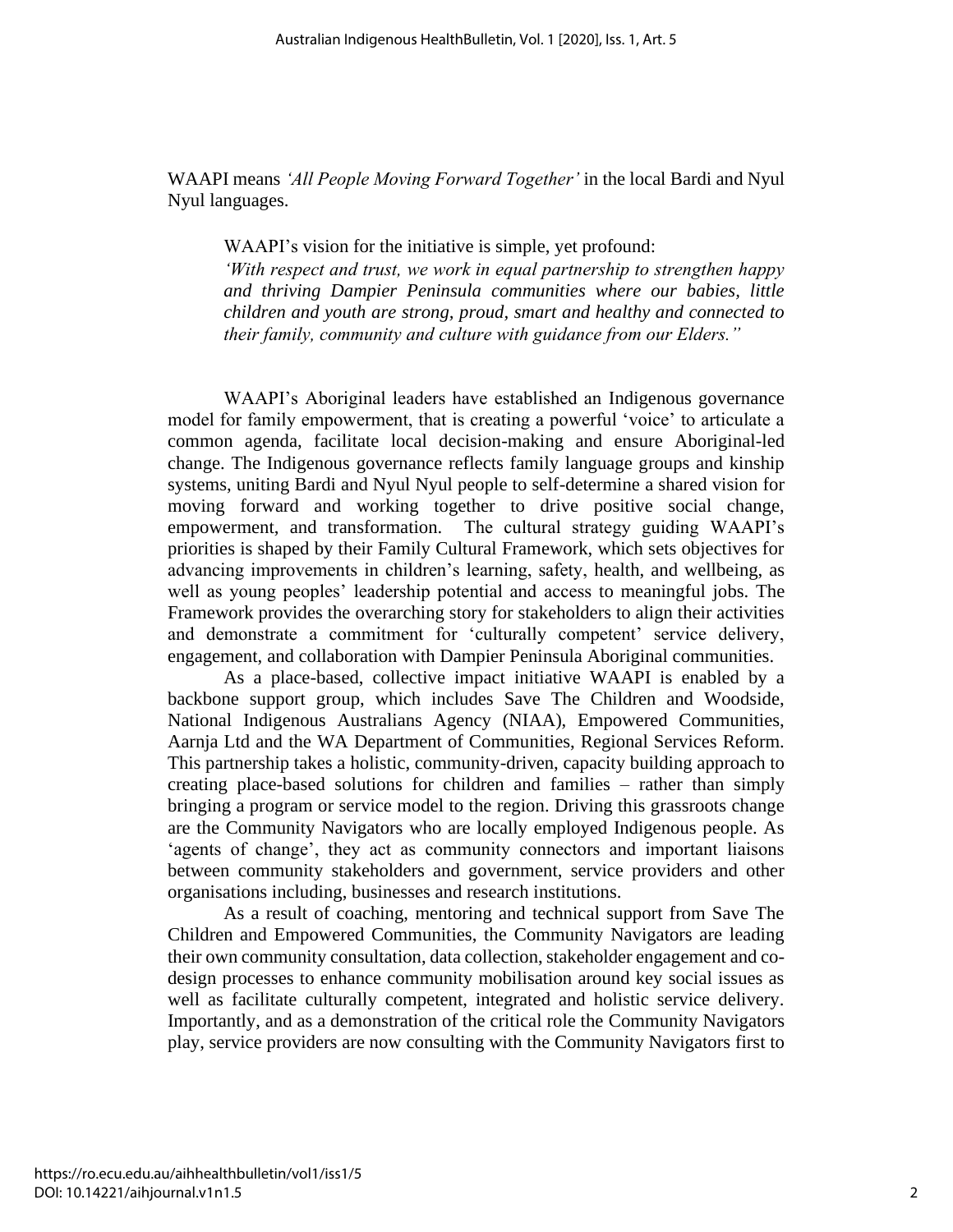determine how to be more effective, accessible and achieve positive outcomes, which are valued by the community.

Collaborating with WAAPI Family Committees and Local Leadership Groups, these Community Navigators are using their Indigenous governance model as a mechanism to implement solutions to social issues that the communities have determined are priorities. This has included coordinating WAAPI cultural family events, developing early years' awareness campaigns, and co-designing culturally competent parenting and family support programs and empowering, youth engagement initiatives. The emphasis of WAAPI is on developing not only a strong and coordinated Aboriginal community voice, but a multi-generational group of Aboriginal leaders committed to a future where everyone can reach their potential. WAAPI offers both a new movement for Aboriginal people to lead the way in their relationships with community, families, children and young people; and a powerful platform for Aboriginal people to 'voice' to government and share knowledge on how best to work together to accomplish the best impacts for their communities.

#### **Connecting virtually**

The initial virtual meeting using Microsoft Teams technology involved four Community Navigators and their mentor from Save the Children, three Telethon Kids Institute and five Kulunga staff members. Community Navigators joined Microsoft Teams from their respective communities and Save the Children, Kulunga and Telethon Kids Institute staff joined from their homes. Not only was this an exciting new way of communicating, it enabled existing relationships to continue to be strengthened. Importantly, the trusting and respectful relationships that had previously been established through working together 'face-to-face' on the Dampier Peninsula helped to enable a smooth transition to a new virtual connection of communicating. Initially, engagement with the Community Navigators was conducted through phone conversations to determine if they felt comfortable with the suggestion of working together 'virtually' on project planning. At first, there was some hesitancy expressed to adapt to this new practice for communication, which was mainly due to their inexperience with using online platforms. However, the Community Navigators also demonstrated a strong willingness to maintain their connections and continue to progress important work for helping their communities, which motivated them to learn new skills and make the technical adjustment.

Careful preparation was also required to ensure the Community Navigators were equipped with the appropriate technology that could facilitate the Microsoft Teams online platform for effective interactions. Moreover, certain training, technical assistance and 'test runs' were provided to strengthen the Community Navigators' capacity and confidence to adopt the new way of communicating virtually. Once the team was sufficiently set up, they readily accepted the ongoing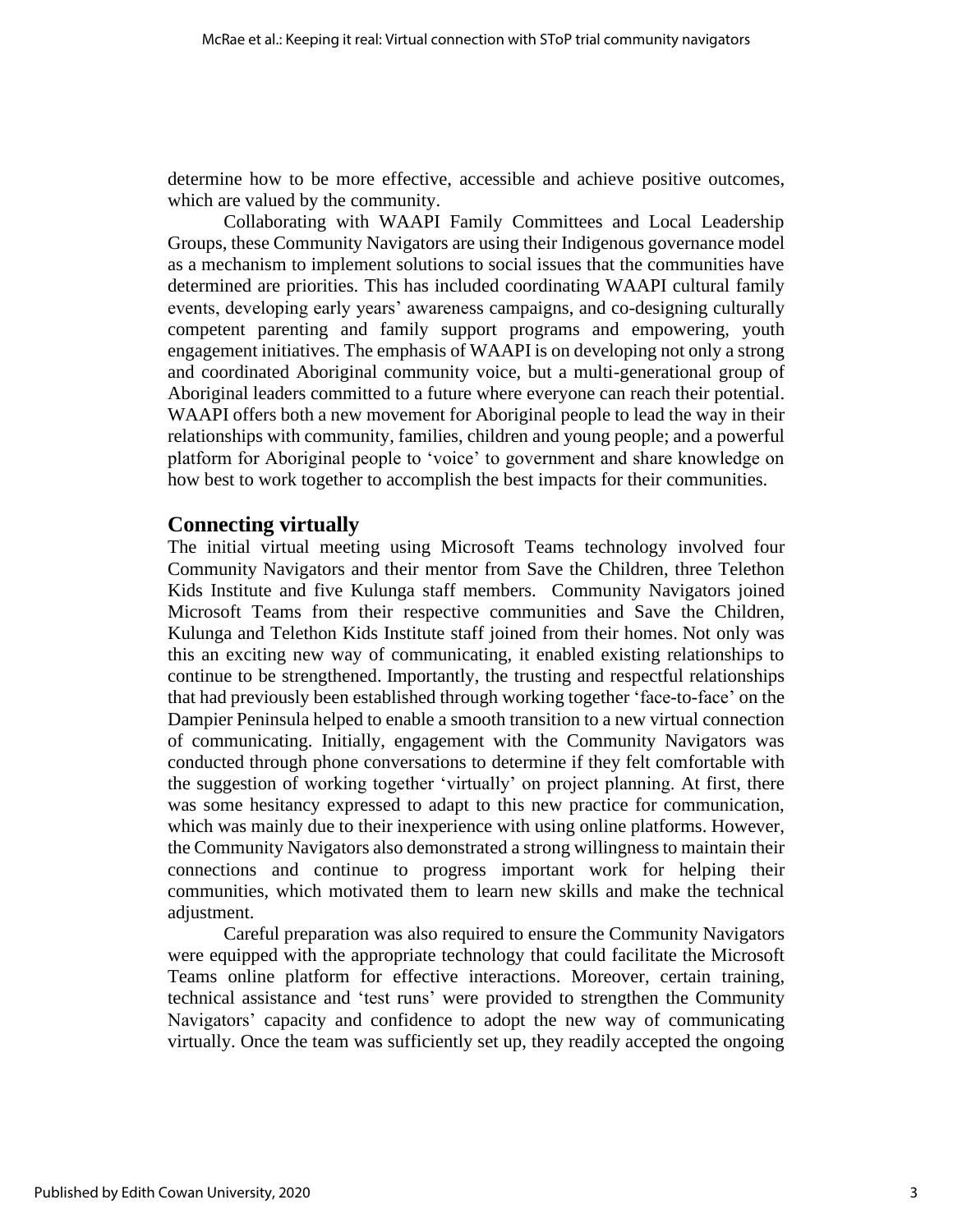virtual option, viewing it as an excellent means for facilitating the planning and implementation of activities. The virtual option also helped to save expenses on fuel, accommodation and time spent travelling to and from to meetings.

While researchers and Community Navigators met virtually, this collaboration kept real in the sense that SToP trial health promotion activities including a community-driven, collaborative hip hop music video to promote healthy skin and prevention of skin sores, were able to be planned and implemented. Given travel into remote communities was still restricted, keeping it real also meant conducting virtual workshops with schools, researchers and hip hop artists to write the song, that was later produced into a video by a local media company, Goolarri Media Enterprises during a WAAPI youth empowerment camp. The WAAPI youth empowerment camp coordinated by the Community Navigators brought together 40 youth, 20 local community members and volunteers across the region in collaboration with over 15 service provider organisations to support building the capacity of youth as future leaders.

## **Conclusion**

The achievements resulting from the virtual planning process challenged assumptions as to the capacity for virtual options to support and strengthen appropriate yarning. The positive outcomes demonstrated that through culturally sensitive engagement, capacity building and technical support, the Community Navigators could easily adapt to the new technology and virtual option to continue real connections between themselves and with service provides, whilst leveraging off traditional knowledge and cultural expertise to guide culturally competent service design and delivery. While the significance of face-to-face yarning can never be overstated, having to adjust to a new way of yarning has reiterated the importance of connection, albeit virtually. Unfortunately, due to technical limitations, intermittent internet connectivity and various other challenges, there has been no opportunity to engage virtually with SToP trial communities in the East Kimberley. However, we continue to seek ways where virtual communication in these communities is possible.